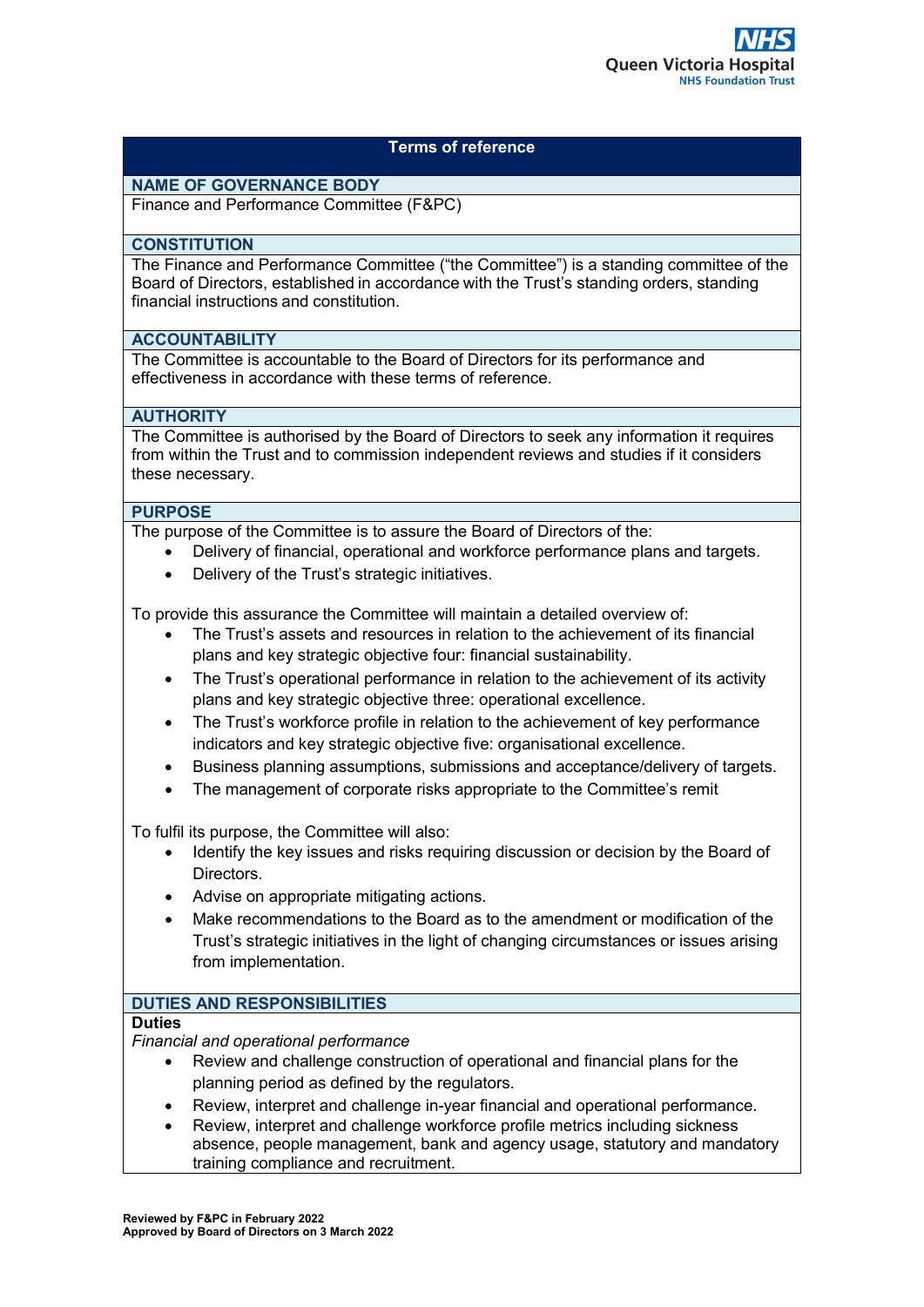- Oversee the development and delivery of any corrective action plans and advise the Board of Directors accordingly.
- Review and support the development of appropriate performance measures, such as key performance indicators (KPIs), and associated reporting and escalation frameworks to inform the organisation and assure the Board of Directors.
- Refer issues of quality or specific aspects of the Quality and Governance Committee's remit, and maintain communication between the two committees to provide joint assurance to the Board of Directors.

### *Corporate risks*

• Review corporate risks, allocated to the committee for oversight, and the implementation of remedial actions.

## *Estates and Facilities strategy and maintenance programmes*

- Review the delivery of the Trust's estates and facilities strategy and planned maintenance programmes as agreed by the Board of Directors.
- Consider initiatives and review proposals for land and property development and transactions prior to submission to the Board of Directors for approval.

#### *Information management and technology strategy, performance and development*

Review the delivery of the Trust's IM&T strategy and planned development programmes as agreed by the Board of Directors.

### *Capital and other investment programmes and decisions*

- Oversee the development, management and delivery of the Trust's annual capital programme and other agreed investment programmes.
- Evaluate, scrutinise and approve the financial validity of individual significant investment decisions (that require Board approval), including the review of outline and full business cases. Business cases that require Board approval will be referred to the Committee following initial review by the Executive Management Team and/or Capital Planning Group.

#### *Cost improvement plans*

• To oversee the delivery of the Trust's cost improvement plans and the development of associated efficiency and productivity programmes.

#### *Business development opportunities and business cases*

• Evaluate emerging opportunities on behalf of the Board of Directors.

Consider the merit of developed business cases for new service developments and service disinvestments prior to submission to the Board of Directors for approval.

#### **Responsibilities**

On behalf of the Board of Directors, the Committee will be responsible for the oversight and scrutiny of the Trust's:

- Monthly financial and operational performance.
- Estates strategy and maintenance programme.
- Information management and technology strategy, performance and development.

The Committee will make recommendations to the Board in relation to:

- Capital and other investment programmes.
- Cost improvement plans.
- Business development opportunities and business cases.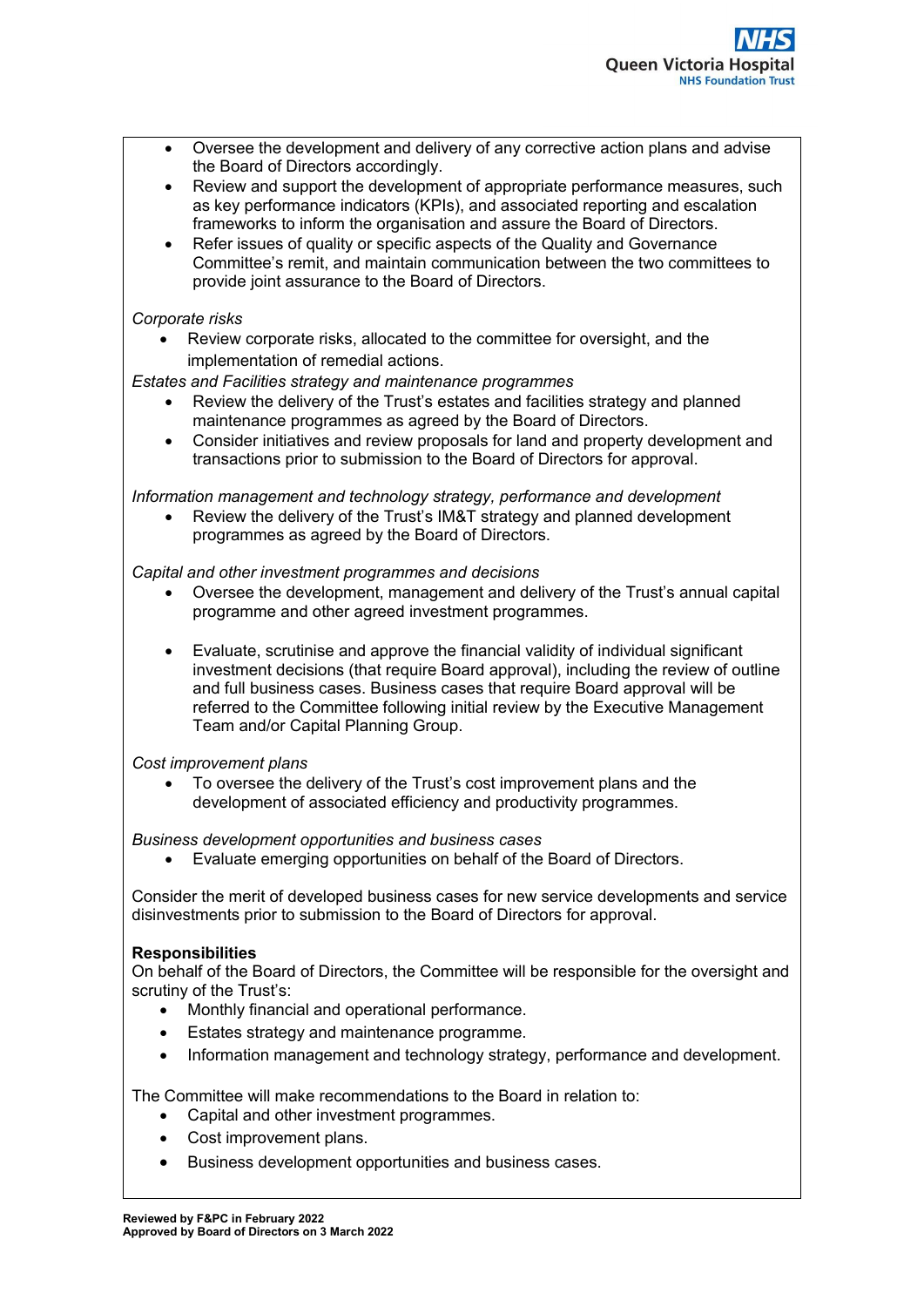#### **CHAIRING**

The Committee shall be chaired by a non-executive director, appointed by the Trust Chair following discussion with the Board of Directors.

If the Chair is absent or has a conflict of interest which precludes his or her attendance for all or part of a meeting, the Committee shall be chaired by one of the other non-executive director members of the Committee.

### **MEETINGS**

Meetings of the Committee shall be formal, minuted and compliant with relevant statutory and good practice guidance as well as the Trust's codes of conduct.

The Committee will meet once in each calendar month, on the fourth Monday of the month.

The chair of the Committee may cancel, postpone or convene additional meetings as necessary for the Committee to fulfil its purpose and discharge its duties.

#### **SECRETARIAT**

The Executive Assistant to the Director of finance and performance shall be the secretary to the Committee and shall provide administrative support and advice to the chair and membership. The duties of the secretary shall include but not be limited to:

- Preparation of the draft agenda for agreement with the chair.
- Organisation of meeting arrangements, facilities and attendance.
- Collation and distribution of meeting papers.
- Taking the minutes of meetings and keeping a record of matters arising and issues to be carried forward.
- Maintaining the Committee's work programme.

## **MEMBERSHIP**

#### **Members with voting rights**

The following posts are entitled to membership of the Committee and shall have full voting rights:

- Three Non-Executive Directors (including Committee chair)
- Chief Executive
- Director of Finance and Performance
- **Director of Operations**
- Director of Workforce and Organisational Development

#### **Ex-officio members without voting rights**

• The Chief Nurse

#### **In attendance without voting rights**

The following posts shall be invited to attend meetings of the Committee in full or in part, but shall neither be a member nor have voting rights.

- The secretary to the Committee (for the purposes described above).
- Any member of the Board of Directors or senior manager considered appropriate by the chair of the Committee.

#### **QUORUM**

For any meeting of the Committee to proceed, two non-executive directors and one executive director of the Trust must be present.